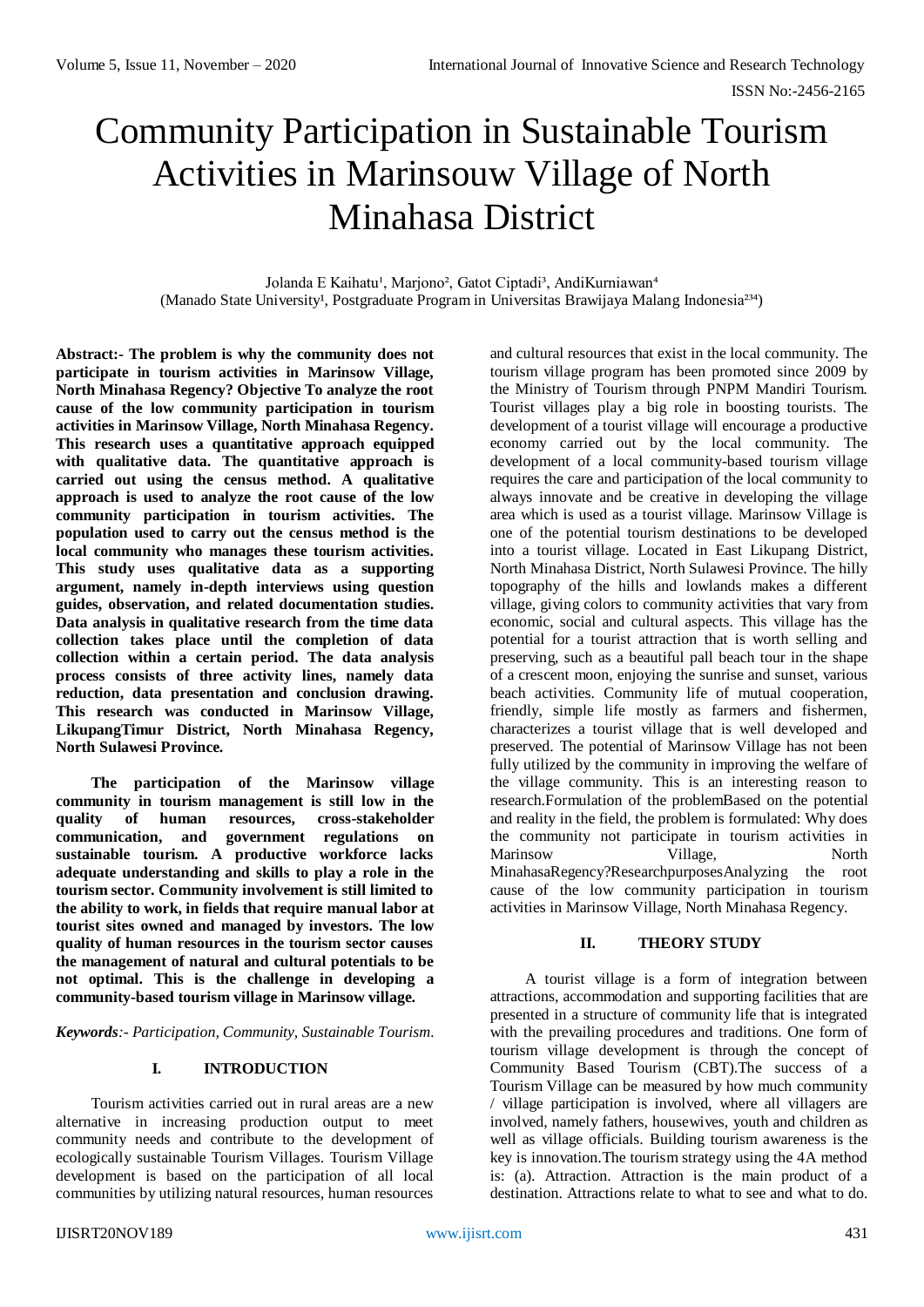What tourists can see and do in these destinations. (b). Accessibility. Accessibility is the means and infrastructure to get to a destination. (c). Amenity. Amenitas are all supporting facilities that can meet the needs and desires of tourists while in their destination. (d). Ancilliary. Relating to the availability of organizations or people who take care of these destinations [3].

The concept of participation is the participation of the community in the process of implementation, utilization of results, planning and decision making. The concept is also a participatory stage, namely as follows: (1). Decision making stage; This stage is followed by community participation in the meeting. The intended decision-making stage is the planning and implementation of a program. (2). Implementation stage; the most important stage in development, because the essence of development is its implementation. The real purpose of participation at this stage is classified into three, namely participation in the form of thought contributions, in the form of material contributions, and in the form of action as project members. (3). Evaluation stage; This stage is considered important because community participation at this stage is feedback that can provide input for the improvement of further project implementation. (4). Enjoy the results stage; this stage can be used as an indicator of the success of community participation at the planning and implementation stages of the project [1]. In addition, seeing the position of the community as the subject of development, the greater the benefits of the project are felt, it means that the project is successful on target.

Factors that influence public participation can be differentiated into internal factors and external factors. [4]. Internal factors are derived from within the community group itself, namely individual individuals and groups within it. Individual behavior is closely related or determined by sociological characteristics such as age, gender, knowledge, occupation, and income. Theoretically, there is a relationship between individual characteristics and the level of participation, such as age, level of education, type of work or length of business, length of time as a member of society, amount of income, involvement in development activities will affect participation. Thus, tourism development planning must accommodate the desire and ability of local communities to participate and obtain maximum benefit value from tourism development. The participation of local communities is needed in developing tourist villages because local people as owners of tourism resources are sold to tourists.

# **III. RESEARCH METHODS**

This research uses a quantitative approach equipped with qualitative data. The quantitative approach is carried out using the census method. A qualitative approach is used to analyze the root cause of the low community participation in tourism activities. The population used to carry out the census method is the local community who manages these tourism activities. This study uses qualitative data as a supporting argument, namely in-depth interviews using

question guides, observation, and related documentation studies. Data analysis in qualitative research from the time data collection takes place until the completion of data collection within a certain period [5]. The data analysis process consists of three activity lines, namely data reduction, data presentation and conclusion drawing. This research was conducted in Marinsow Village, LikupangTimur District, North Minahasa Regency, North Sulawesi Province. The choice of research location was chosen with the following considerations (1). It is a tourism development area in Eastern Indonesia (2). Has a unique and different tourism potential (3). Has high accessibility (4). Very good to be used as a tourist village.

# **IV. RESULTS AND DISCUSSION**

Marinsow Village, LikupangTimur District, North Minahasa Regency, North Sulawesi Province, about 29 km from Manado, North Sulawesi Province. There are 10 villages located on the coast, 4 villages on the mainland, and 4 villages on Bangka Island. The boundaries are as follows: North: Bordering the Sulawesi sea, East: bordering the city of Bitung, South: Bordering South Likupang District, West: Bordering West Likupang District. Administrative boundaries of Marinsow Village are North bordering Pulisan Village, South bordering Kalinaun Village and Rinondoran Village, West bordering Maen Village and Wineru Village, East bordering the Maluku Sea. The topography is rough or hilly. Accessibility conditions can be seen from the transportation network, travel time and road conditions.

The total population of Marinsow Village is 689 people, with varying levels of education, graduates from high school, academic, SI, S2 are still relatively low. 66.66 percent of their livelihoods are farmers and most of the people live from farming.

Marinsow Village Tourism Object.

Beach Tourism, known as Pall Beach, was officially opened on February 9, 2015 by the Marinsow Village Government. The community of GotongRoyong, friendly, mostly farmers with a simple life, mostly Christians, and friendly people in welcoming migrants.

Culinary business economic activities and tourism activities such as hut rental business, bananabot, beachside umbrellas and young coconut snacks carried out by mothers. Culinary business is carried out by mothers and supported by their families because this business is their own. What is the hallmark of this culinary tour is a very fresh vegetable fish package complete with orange chili sauce.

### *Community participation in tourism management*

## *Business identification*

The existence of tourism businesses and actors is the key to deepening community involvement in the development of Marinsow Tourism Village. tourism businesses and actors are the main drivers of the ongoing tourism sector in the village of Marinsow.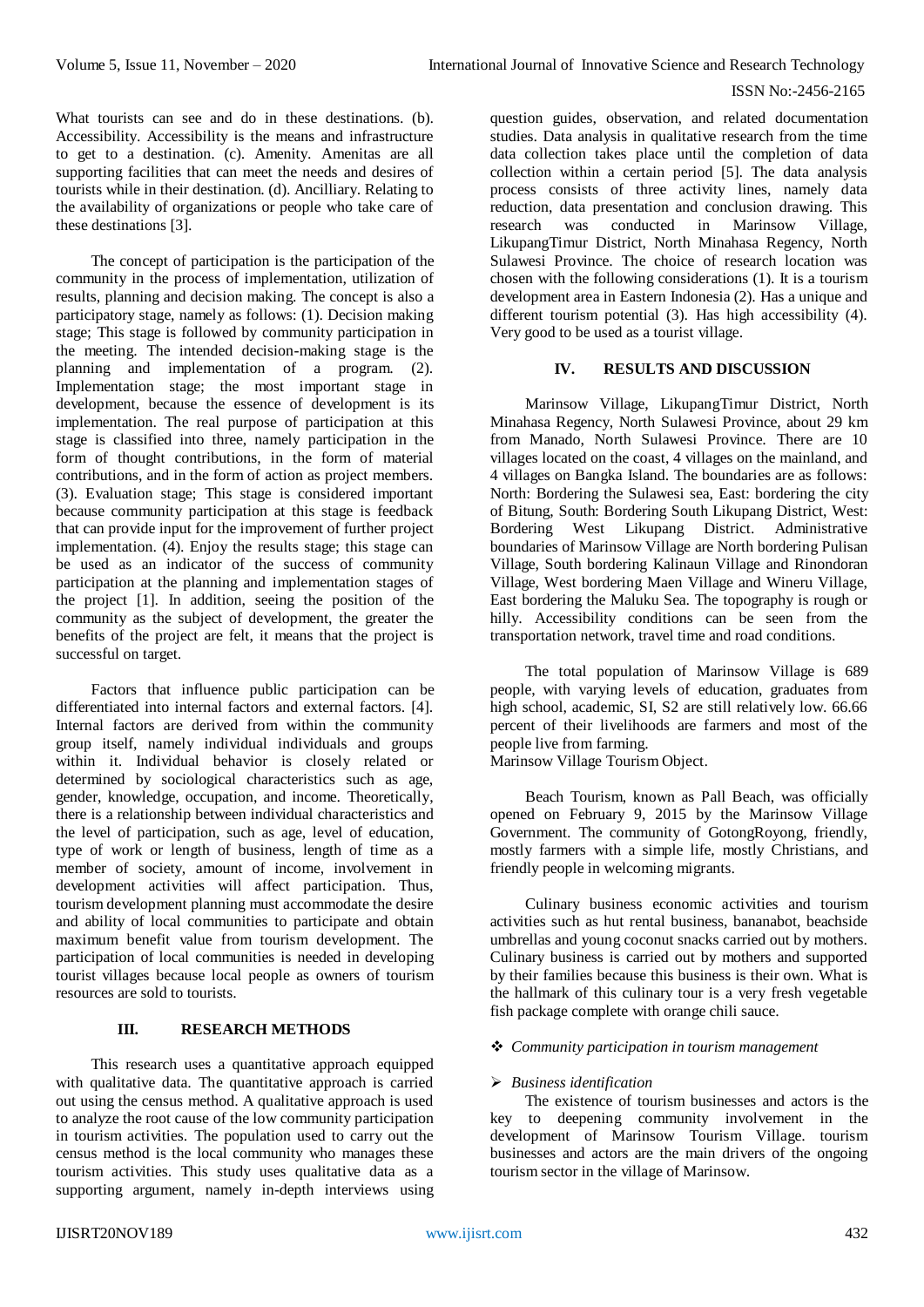#### *Culinary tou*

It is a journey which includes the activity of consuming regional specialties, in addition to enjoying food and drink visitors can also do beach tourism activities on the Paal beach. The food and drinks offered are processed various kinds of fresh fish, kangkungcah, chili sauce (raw dabu-dabu in the local language), plus rice. There is also

Gohu food (local language: made from chili sauce, ginger, onion, palm vinegar, palm sugar, water, salt and papaya as the main ingredients), fried Goroho Banana, besides that there is also young coconut ice drink. And there are also small stalls that provide food and various kinds of soft drinks.



Marinsow Village has the potential to be developed into a sustainable tourism village. The potential is as follows: (1) the potential for coastal ecosystems, namely Paal Beach, Mangrove Forest and Bird Island, (2) the potential for flora, namely: coconut plantations, maize crops and paddy fields, and (3) potential for culture and arts, such as Pesta traditional Tulude and Masamper dances by local communities. The potential map is shown below:

## *Status and role of the community and business actors*

## *The position of the individual in the group*

Relationships between individuals in community groups are interrelated in all their daily activities as are the characteristics of tropical societies in developing countries, individuals from groups cannot be separated from other groups. As a religious community, the villagers of Marinsow also form a religious-based social community (Church congregation) which informally strengthens the social life of the community. Apart from local residents who are descendants of the preceding generation who started life and formed the Marinsow village community, there are several groups of migrant communities living in the village. These immigrant communities are the individual tourism actors who drive the tourism sector in Marinsow Village. Likewise, the relationship between tourism business actors and the village government is very good. Working relationships with the community in the village government,

such as obtaining permits for land deeds, which are used for tourism businesses. Meanwhile, the working relationship with the local community is in accordance with the abilities and skills in the fields of labor used. Based on the data obtained by the absorption of labor in the tourism business managed by the community, it is the father and mother of the child. The variety of jobs that can be done in the carpentry and labor sectors is that male workers work while female workers are employed in the cooking section.

#### *Relations between community groups*

The local government helps a lot and serves the needs of the community. Some of the positive traits inherited from generation to generation in people's lives are the bonding factors for the relationships that have been built so far. This can be seen from the existence of mutual cooperation that is still well-established in the lives of the people in Marinsow Village. For example, in the development of public facilities such as village roads, the construction of village roads is one of the government programs to meet the needs of the community for the needs of village facilities, but in practice the government and the community work together or work together to complete the government program. Forms of community participation in these relationships, for example, by contributing physical labor, when carrying out work without expecting payment or salary compensation or helping to provide development independently if needed according to the ability of each member of the community.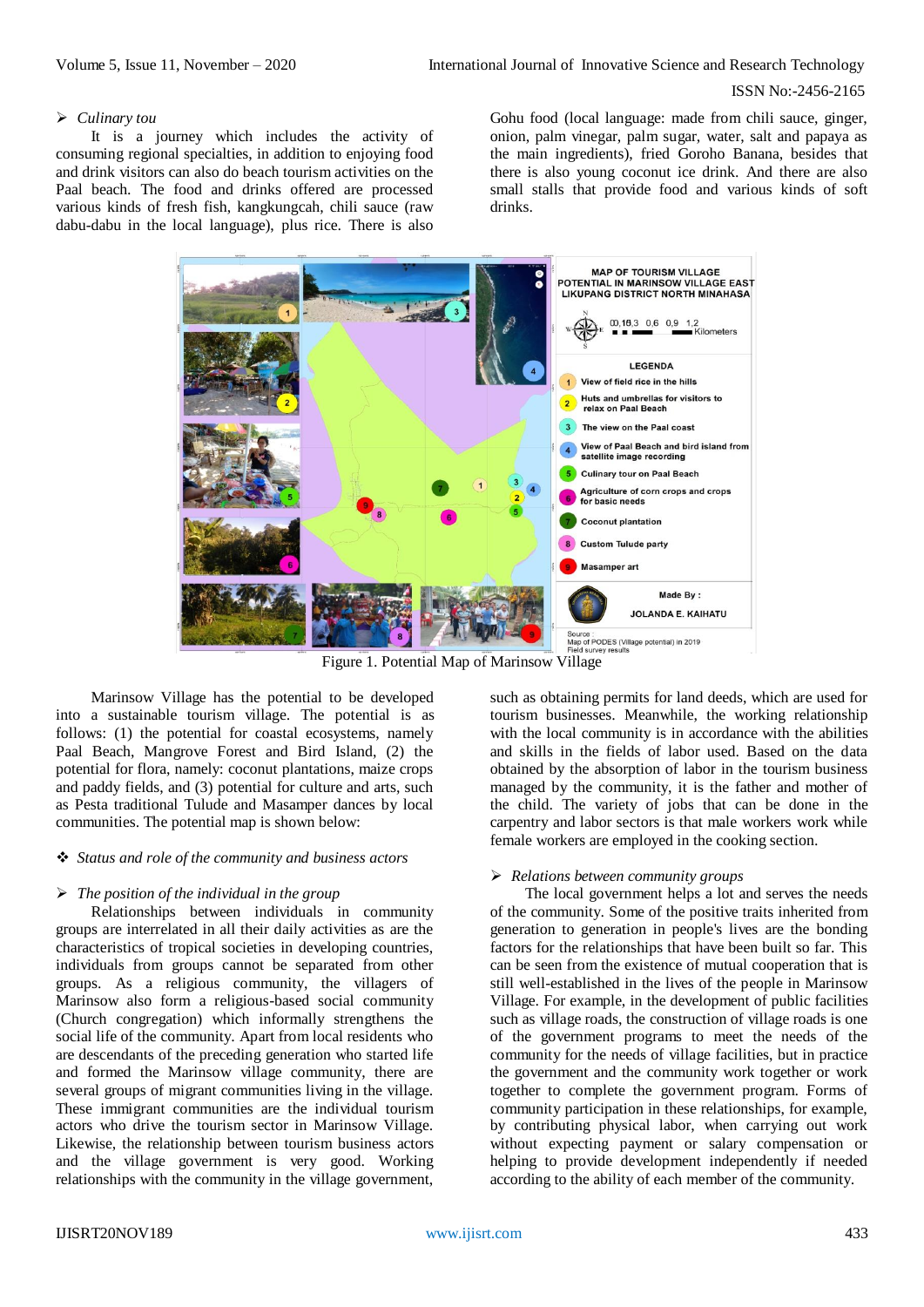The relationship between the government and local communities or ordinary people is running very well, the relationship between local people and migrant "investors" is not harmonious, the main cause is because the tourist business locations are very far from residential areas so they do not interact and socialize with the community. In addition, there is a gap or social distance due to the nonalignment of the investor community group's program with the government community. Government community groups strive to get more input or income for the village and its people from one party. However, on the side of the migrant community, they think that what has been given to the village and local communities in their participation in the tourism business has been completed with the level of capacity and skill of the local community resources. Lack of relationships and communication between groups is one of the causes of the low community participation in the management and development of the Marinsow tourist village.

In the social structure of the community in Marinsow Village, the local government has a big role in developing Marinsow Village into a tourist village. In general, the government at the village level is often called a community servant, but in certain cases the policies that have been made for the village are a manifestation of the power or authority possessed by the village government. Because of this, conflicts often arise that cause disruption of relations between the local village community and local communities as well as migrant communities. Despite this the relationship between communities. government society with local communities has been running for a long time because good communication is always maintained between the two groups of people.

The village government has a direct role in the management and development of the tourism sector. For example, in terms of arranging sale and purchase documents or land contracts, transfer of land rights that have been purchased or contracted by investors for resort development, business licensing matters, and determining the obligations of tourism business managers to villages. In this connection, the policies issued by the village government often do not involve the community in a meaningful way even though these policies still bring benefits to the village. In the context of community guidance and empowerment by prioritizing the tourism sector, it can be said that the role of the village government is still lacking. All policies related to the tourism sector are initiated by technical agencies at the district level, namely the tourism and creative economy offices.

This shows that the top down approach is still very strong in planning and developing the tourism sector. Therefore, in its implementation in the tourism sector, especially in the development of tourist villages, the local community does not participate due to their lack of knowledge about the policies issued by the village government relating to tourism management and development. This is of course contrary to the idea and spirit of community-based tourism where the formulation and

development concepts must come from the local community.

The role of local communities in the management and development of tourist villages is in the form of participation expected from the start of planning, implementation and evaluation. [2]. Local communities, especially indigenous people who live in tourist areas, are one of the key players in tourism development because they are actually the ones who will provide most of the attractions as well as determine the quality of tourism products. In addition, local people are the direct owners of tourist attractions that are visited and enjoyed by tourists.

Changes in the tourist area will be in direct contact with their interests. Therefore, the use of resources for sustainable tourism development must involve local communities and provide them with optimal benefits. The size of the participation provided by the community, among others, can be seen from the ability to understand at every level of public policies related to the management and development of tourism villages.

Marinsow villagers generally have a junior high school education / equivalent. And this is still classified as low education so that it has a limited understanding of the management and development of a tourist village. The low level of understanding affects the lack of interaction with the tourism management. This factor is one of the reasons for the low community participation in the development of a tourist village.

Another factor that contributes to the low level of community participation is material factors or economic capacity. In general, the economic life of the Marinsow village can be said to be only sufficient to meet daily needs and not enough for investment in the development of the tourism sector. It can be said that economic capacity is one of the obstacles in conducting individual tourism businesses.

## *Society participation*

The results showed that the quantity of human resources in the village of Marinsow is very supportive for tourism village development activities. However, in terms of quality, especially the participation or participation is still  $\log$ 

It has been explained that historically the local people living in the village of Marinsow are indigenous people who have lived in the village from generation to generation from the time they first opened the area to the present. However, this does not guarantee that they are able to become professional tourism actors to serve tourists visiting the village. Many of them want to become guides but fail because they don't have the competence to carry out this job. Especially the communication skill factor. Another factor that affects is the lack of adequate knowledge and understanding of tourism resources, especially natural tourism available in Marinsow village. So it is difficult to explain to visiting tourists. Therefore, coastal communities need to improve their competence by following training,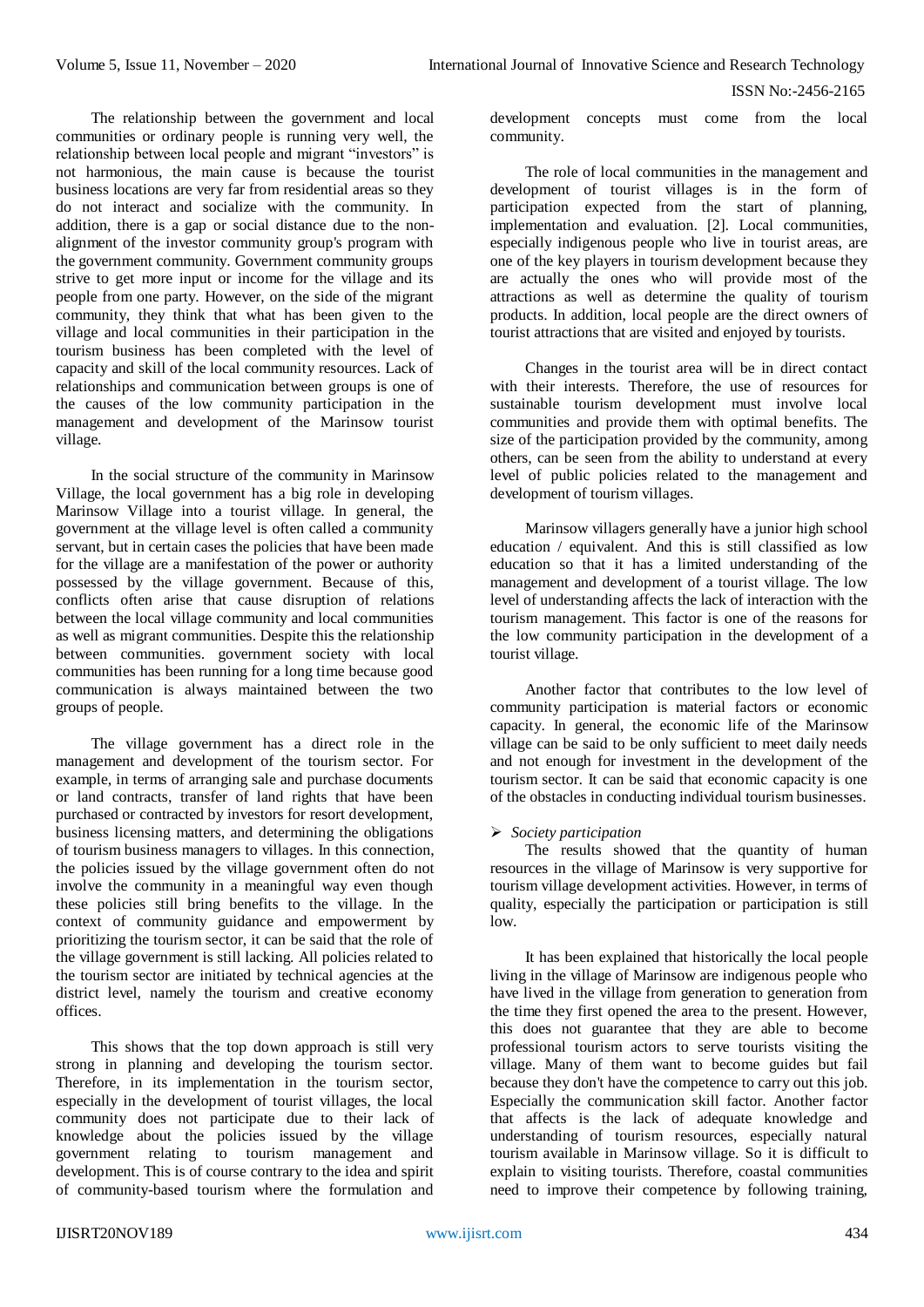guidance and counseling programs whose availability is provided by the local government through cooperation programs with related agencies. With such activities, it is hoped that local communities will be able to actualize themselves in tourism activities. The awareness of the local community to improve their abilities is a form of basic participation which is very important in improving the quality of the management of Marinsow village to become a tourist village that is known and of interest to both foreign and domestic tourists.

If observed from a physical perspective, the ability of human resources at the research location is very supportive. This can be seen in the fact that the people who live on the coast of Marinsow Village are workers who have strong physical conditions, both men and women. With their physical condition and strong energy, they work to manage or utilize the available natural resources in the area, especially in agriculture and fisheries to fulfill their survival. However, from a non-physical perspective, according to the level of education of the community it is generally low, giving an indication that the quality of human resources is still low. As it is known, the main purpose of developing the tourism industry is to improve the quality of the people's economy because the tourism sector has now become a commodity capable of driving the country's economy. The problem that arises then is how to align the interests of the sustainability of the tourism industry based on local communities with economic interests that refer to the concept of sustainable development.

The economic factor referred to here is not only the low level of the community's economy in meeting the needs of their daily lives, but they have not been able to raise capital independently to manage the available tourism potential. This capital problem can actually be overcome through the roles and responsibilities of the government as policy makers at the village level, for example by collaborating with related agencies in order to facilitate access to capital so that it is hoped that the community will have the ability to manage tourism businesses independently.

The government is the ruler, policy maker and decision maker in the village. In fact, the programs designed and implemented by the government have not been able to reach the aspirations of the general public. Actually, there is already a desire from the local community to participate actively, directly or in the form of thoughts, in fact this is not aligned with the implementation of community-based government programs. Especially in the field of tourism, it has not been maximized and is not carried out intensively. All activities are dominated by the government. The government as program maker and policy maker has not directly involved the community and was involved in decision making. This is an obstacle in increasing community participation as the main stakeholder independently managing and developing community-based tourism businesses.

It is evident from the community that the community has not been actively involved from the planning stage to the implementation stage, so that in the end programs that may be designated by the community from the government or related agencies are not well targeted. From this it raises a new problem in the social life of the community with the local government and related agencies in developing a tourist village. The development of a tourism village directly involves the community in it both in the planning and implementation stages, so it is hoped that the community will participate actively. Until now, all policies have not been maximized, the program is still in the orientation of the government or related agencies.

# **V. CONCLUSIONS AND RECOMMENDATIONS**

# *Conclusion*

Based on the results of observational research, indepth interviews and literature studies, the following conclusions are drawn: The role of the Marinsow Village community in tourism management is still low. The root of the problem of low community participation in tourism activities is known to be closely related to the low quality of human resources, cross-stakeholder communication, and government regulations on aspects of sustainable tourism. Until now, the community, especially productive workers, lack the capacity to understand and have sufficient skills to play a role in the tourism sector. Community involvement is still limited to the ability to work in fields requiring manual labor at tourist sites owned and managed by investors. The low quality of human resources in the tourism sector causes the management of natural and cultural potentials to be not maximized, this is a challenge in itself for efforts to develop community-based tourism villages in Marinsow Village.

- *Recommendation*
- 1. It takes a strong commitment from the government, especially the North Minahasa District Government in developing community-based tourism villages in terms of empowering local communities in supporting regional tourism.
- 2. It takes an increase in training and intensive human resource development for village communities as business actors in tourism activities, so that it is hoped that they will be able to encourage the success of improving the quality of visitors in Marinsow Village.
- 3. Infrastructure and infrastructure need to be repaired and to improve the cleanliness of tourism objects and the community environment so that a beautiful, cool, friendly and environmentally friendly village can be realized.